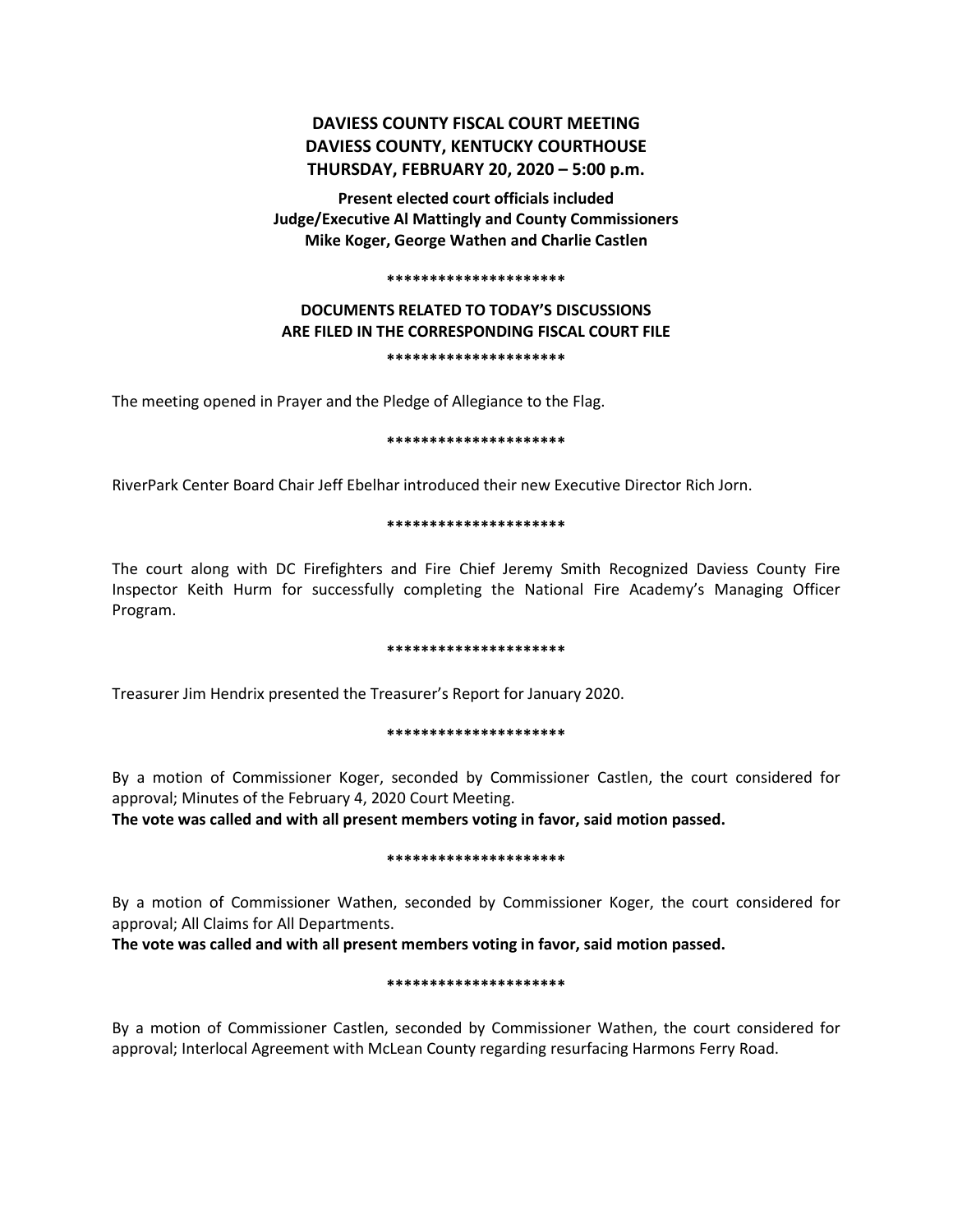County Engineer Mark Brasher noted, McLean County plans to resurface their portion of Harmons Ferry Road and has proposed this Interlocal Agreement which, if approved, authorizes them to resurface Daviess County's portion of said road for \$52,000.

## **The vote was called and with all present members voting in favor, said motion passed.**

## **\*\*\*\*\*\*\*\*\*\*\*\*\*\*\*\*\*\*\*\*\***

By a motion of Commissioner Koger, seconded by Commissioner Wathen, the court considered for approval; Red Hill-Maxwell Road Guardrail Repair utilizing the KYTC Master Agreement.

Mr. Johnson explained, "An automobile accident occurred that damaged a guardrail on Red Hill-Maxwell Road. An insurance claim was filed and payment to cover this repair has been received."

## **The vote was called and with all present members voting in favor, said motion passed.**

## **\*\*\*\*\*\*\*\*\*\*\*\*\*\*\*\*\*\*\*\*\***

By a motion of Commissioner Wathen, seconded by Commissioner Castlen, the court considered for approval; American Engineers, Inc. Agreement to Design a New Pedestrian Bridge at Yellow Creek Park.

County Engineer Mark Brasher noted, this increases the original agreement by just over \$8,000 and will provide the county a design, for historical & aesthetic value, that retains the current bridge façade only absent its current structural worth. He explained, "If the county wishes to utilize the façade, it may increase the total project construction cost by as much as \$100,000."

Commissioner Wathen noted that member of the Park Board are strongly encouraging the court to retain the historic bridge.

The court discussed planned events at Yellow Creek Park and agreed that no matter the decision which follows this design, those planned events will prevent this construction project from staying within this fiscal year. The court shall transfer the current budget line item for this project to the next fiscal year budget.

## **The vote was called and with all present members voting in favor, said motion passed.**

### **\*\*\*\*\*\*\*\*\*\*\*\*\*\*\*\*\*\*\*\*\***

By a motion of Commissioner Castlen, seconded by Commissioner Wathen, the court considered for approval; Resolution 06-2020 and Grant Application to the Kentucky Office of Homeland Security Grant through the Law Enforcement Protection Program for 70 Ballistic Vests for the DC Detention Center in the amount of \$41,460.

**The vote was called and with all present members voting in favor, said motion passed.** 

**\*\*\*\*\*\*\*\*\*\*\*\*\*\*\*\*\*\*\*\*\***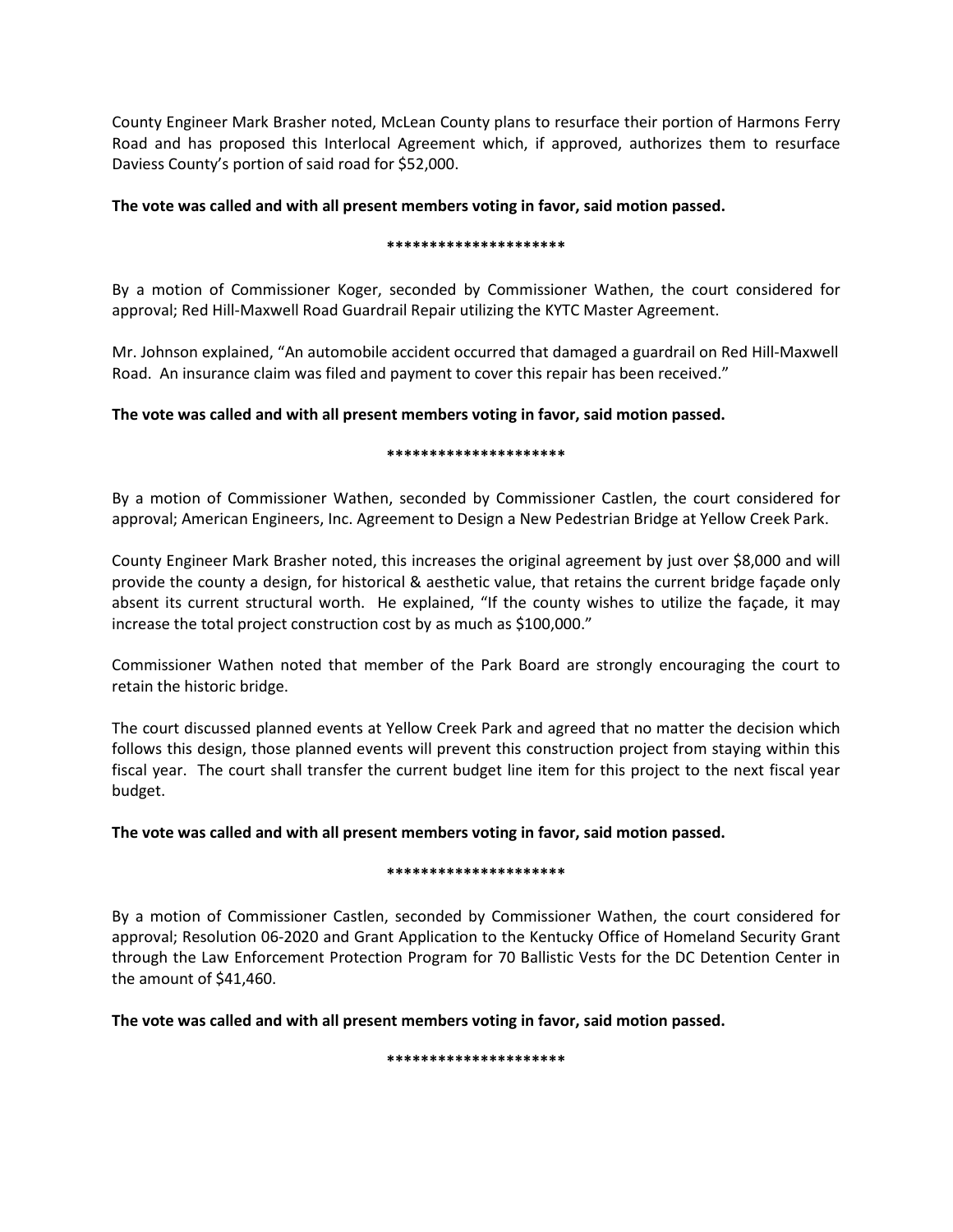By a motion of Commissioner Koger, seconded by Commissioner Castlen, the court considered for approval; Resolution 07-2020 - Street Lighting District for Brookfield Subdivision, Section 3. **The vote was called and with all present members voting in favor, said motion passed.** 

### **\*\*\*\*\*\*\*\*\*\*\*\*\*\*\*\*\*\*\*\*\***

By a motion of Commissioner Castlen, seconded by Commissioner Koger, the court considered for approval; Resolution 08-2020 - Street Lighting District for Deer Valley Subdivision, Section 4, Unit 3. **The vote was called and with all present members voting in favor, said motion passed.** 

#### **\*\*\*\*\*\*\*\*\*\*\*\*\*\*\*\*\*\*\*\*\***

By a motion of Commissioner Wathen, seconded by Commissioner Castlen, the court considered for approval; Purchase an AED 4G Modem Upgrade for Fire Rescue.

**The vote was called and with all present members voting in favor, said motion passed.** 

### **\*\*\*\*\*\*\*\*\*\*\*\*\*\*\*\*\*\*\*\*\***

By a motion of Commissioner Castlen, seconded by Commissioner Koger, the court considered for approval; **Bid No. 51-2019**: A New Class A Fire Engine for Yelvington Fire Rescue to High Tech Rescue for \$264,817.52 with trade-in.

Purchasing Agency Jordan Johnson noted, the court will contribute \$200,000 and the Yelvington Fire Station will cover the remaining balance.

**The vote was called and with all present members voting in favor, said motion passed.** 

### **\*\*\*\*\*\*\*\*\*\*\*\*\*\*\*\*\*\*\*\*\***

By a motion of Commissioner Castlen, seconded by Commissioner Koger, the court considered for approval; **Bid No. 52-2019**: A New Class A Fire Engine for Knottsville Fire Rescue to High Tech Rescue for \$274,320.62 with trade-in.

Purchasing Agency Jordan Johnson noted, the court will contribute \$200,000 and the Knottsville Fire Station will cover the remaining balance.

Commissioner Wathen complimented Chief Smith for seeking out the oldest units and use those as trade-in.

**The vote was called and with all present members voting in favor, said motion passed.** 

### **\*\*\*\*\*\*\*\*\*\*\*\*\*\*\*\*\*\*\*\*\***

By a motion of Commissioner Wathen, seconded by Commissioner Koger, the court considered for approval; Surety Bond Reduction for Collyns Estates.

**The vote was called and with all present members voting in favor, said motion passed.** 

**\*\*\*\*\*\*\*\*\*\*\*\*\*\*\*\*\*\*\*\*\***